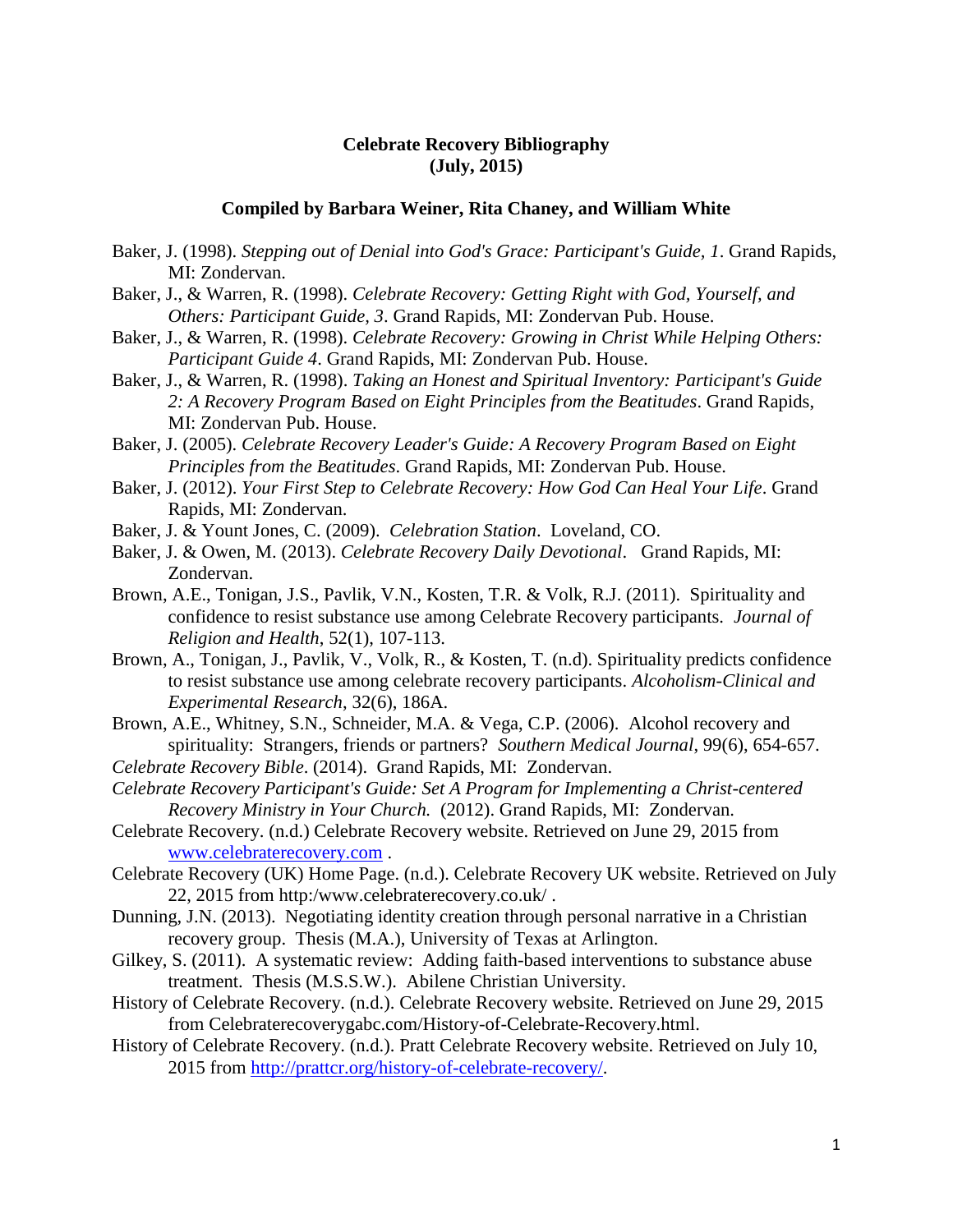- Kelly, J. & White, W. (2012) Broadening the base of addiction recovery mutual aid. *Journal of Groups in Addiction & Recovery*, 7(2-4), 82-101.
- Nieman, K. (2007). [Cohesiveness and its effects on recovery among a Celebrate Recovery](http://firstsearch.oclc.org/WebZ/FSFETCH?fetchtype=fullrecord:sessionid=fsapp3-36049-ib0yunqf-7qx53j:entitypagenum=5:0:recno=38:resultset=2:format=FI:next=html/record.html:bad=error/badfetch.html:entitytoprecno=38:entitycurrecno=38:numrecs=1)  [group: a hermeneutic interpretation: a dissertation submitted to the faculty of the](http://firstsearch.oclc.org/WebZ/FSFETCH?fetchtype=fullrecord:sessionid=fsapp3-36049-ib0yunqf-7qx53j:entitypagenum=5:0:recno=38:resultset=2:format=FI:next=html/record.html:bad=error/badfetch.html:entitytoprecno=38:entitycurrecno=38:numrecs=1)  [University of Louisiana at Monroe in partial fulfillment of the requirements for the](http://firstsearch.oclc.org/WebZ/FSFETCH?fetchtype=fullrecord:sessionid=fsapp3-36049-ib0yunqf-7qx53j:entitypagenum=5:0:recno=38:resultset=2:format=FI:next=html/record.html:bad=error/badfetch.html:entitytoprecno=38:entitycurrecno=38:numrecs=1)  [degree of Doctor of Philosophy in the Department of Educational Leadership &](http://firstsearch.oclc.org/WebZ/FSFETCH?fetchtype=fullrecord:sessionid=fsapp3-36049-ib0yunqf-7qx53j:entitypagenum=5:0:recno=38:resultset=2:format=FI:next=html/record.html:bad=error/badfetch.html:entitytoprecno=38:entitycurrecno=38:numrecs=1)  [Counseling \(Marriage and Family Therapy\).](http://firstsearch.oclc.org/WebZ/FSFETCH?fetchtype=fullrecord:sessionid=fsapp3-36049-ib0yunqf-7qx53j:entitypagenum=5:0:recno=38:resultset=2:format=FI:next=html/record.html:bad=error/badfetch.html:entitytoprecno=38:entitycurrecno=38:numrecs=1)

Warren, R. & Baker, J. (1998). *Celebrate Recovery*. Grand Rapids, MI: Zondervan.

White, W. L., & Whiters, D. (2005). Faith-based recovery: Its historical roots. *Counselor*, *6*(5), 58-62.

## **Other Articles of Related Interest**

- Banister, R.S. (2010). A faith based integrated recovery program: From addiction to new identity. Thesis (D. Min.) Western Seminary, Portland, OR.
- Belcher, J.R. & Burry, C. (2007). Charismatic/Pentecostal Christians, spirituality, and treatment: The revival phenomenon. *Journal of Social Work Practice*, 7(4), 93- 111.
- Bliss, D.L. (2007). Empirical research on spirituality and alcoholism: A review of the literature. *Journal of Social Work Practice in the Addictions*, 7(4, 5-25.
- Booth, J. & Martin, J.E. (1998). Spiritual and religious factors in substance use, dependence, and recovery. In H.G. Koenig (ed.), *Handbook of religion and mental health,* (pp. 175-200). San Diego, CA: Academic Press.
- Bubnack, T. (2007). Is there room for spirit in the field of chemical dependency treatment? *Journal of Social Work Practice in the Addictions*, 7(4), 127-132.
- Brown, A.E., Pavlik, V.N., Shegog, R., Whitney, S.N., Friedman, L.C., Roman, C., et al (2007). Association of spirituality and sobriety during a behavioral spirituality intervention for twelve step (TS) recovery. *American Journal of Drug and Alcohol Abuse*, 33(4), 611-617.
- Buxton, M.E., Smith, D.E., Seymour, R.B. (1987). Spirituality and other points of resistance to 12-step recovery process. *Journal of Psychoactive Drugs*, 19, 275- 286.
- Carroll, S. (2003). Spirituality and purpose in life in alcoholism recovery. *Journal of Studies on Alcohol*, 59, 297-301.
- Cole, B.S. & Pargament, K. (1999). Spiritual surrender: A paradoxical path to control. In W.R. Miller (ed.), *Integrating spirituality into treatment: Resources for practitioners*. (pp, 179-198). Washington D.C.: American Psychological Association.
- Cook, C.C.H. (2004). Addiction and spirituality. *Addiction*, 99, 539-551.
- Corrington, J.E. (1989). Spirituality and recovery: Relationships between levels of spirituality, contentment and stress during recovery from alcoholism in AA. *Alcoholism Treatment Quarterly*, 6(3/4), 151-165.
- DiClemente, C. C. (2013). Paths through addiction and recovery: the impact of spirituality and religion. *Substance Use & Misuse*, 48(12), 1260-1261. doi:10.3109/10826084.2013.808475
- Dossett, W. (2013). Addiction, spirituality and 12-step programmes. *International Journal*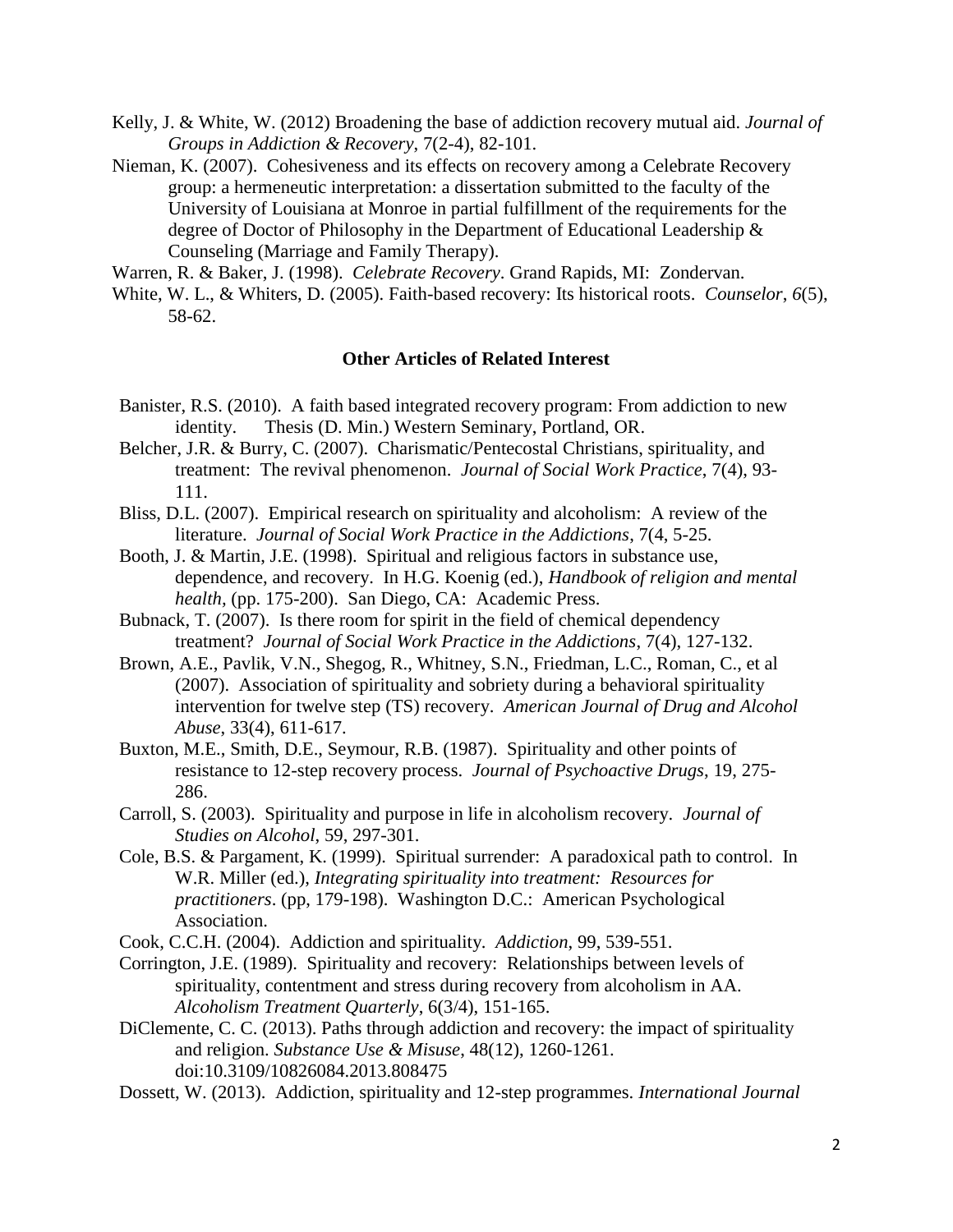*of Social Work*, 56(3), 369-383.

- Dyslin, C. W. (2008). The power of powerlessness: The role of spiritual surrender and interpersonal confession in the treatment of addictions*. Journal Of Psychology & Christianity*, 27(1), 41-55.
- Galantger, M. (1997). Spiritual recovery movements and contemporary medical care. *Psychiatry*, 60, 211-233.
- Galanter, M. (1999). Research on spirituality and Alcoholics Anonymous. *Alcoholism: Clinical & Experimental Research*, 23, 716-719.
- Galanter, M. (2007). Spirituality and recovery in 12-step programs: An empirical model. *Journal of Substance Abuse Treatment*, 33, 265-272.
- Galanter, M. (2006). Spirituality in Alcoholics Anonymous: A valuable adjunct to psychiatric services. *Psychiatric Services*, 57(3), 307-309.
- Galanter, M. (2008). The concept of spirituality in relation to addiction recovery and general psychiatry. *Recent Developments in Alcoholism*, 18, 125-40.
- Galanter, M., Dermatis, H. & Santucci, C. (2012). Young people in Alcoholics Anonymous: The role of spiritual orientation and AA member affiliation. *Journal of Addictive Diseases*, 31, 173-182.
- Galanter, M., Dermatis, H., Bunt, G., Williams, C., Trujillo, M., & Steinke, P. (2007). Defining and measuring "recovery": Assessment of spirituality and its relevance to addiction treatment. *Journal Of Substance Abuse Treatment*, 33257-264. doi:10.1016/j.jsat.2006.06.014
- Georgi, J.M. (1998). The spiritual platform: Spirituality and psychotherapy in addiction medicine. *North Carolina Medical Journal*, 59, 168-171.
- Gorsuch, L. (1995). Religious aspects of substance abuse and recovery. *Journal of Social Issues*, 51(2), 65-83.
- Green, L.L., Fullilove, M.T., & Fullilove, R.E. (1998). Stories of spiritual awakening: The nature of spirituality in recovery*. Journal of Substance Abuse Treatment, 15,* 325- 331. doi:10.1016/S0740-5472(97)00211-0
- Hackerman, A.F. & King, P. (1998). Adolescent spirituality: A Foundation for recovery from drug dependency. *Addiction Treatment Quarterly*, 16, 89-99.
- Halterman, S.L., Rodin, A.S. & Walters, S.T. (2012). The Open Door Mission: Measuring and predicting outcomes of one community-based substance abuse treatment program. *Alcoholism treatment Quarterly*, 30(1), 22-39.
- Hart, K.E. & Huggert, C. (2005). Narcissism: A barrier to personal acceptance of the spiritual aspect of Alcoholics Anonymous. *Alcoholism Treatment Quarterly*, 23, 85-100.
- Hart, K.E. & Singh (2009). An existential model of flourishing subsequent to treatment for addiction: The importance of living a meaningful and spiritual life. *Illness, Crisis & Loss*, 17(2), 125-147.
- Hansen, H. (2012). The "new masculinity": Addiction treatment as a reconstruction of gender in Puerto Rican evangelist street ministries. *Social Science and Medicine*, 74, 1721-1728.
- Heinz, A.J., Disney, E.R., Epstein, D.H., Glezen, L.A., Clark, P.I. & Preston, K.L. (2010). A focus-group study on spirituality and substance abuse treatment. *Substance Use and Misuse*, 45(1-2), 134-153.
- Jarusiewicz, B. (2000). Spirituality and addiction: Relationship to recovery and relapse.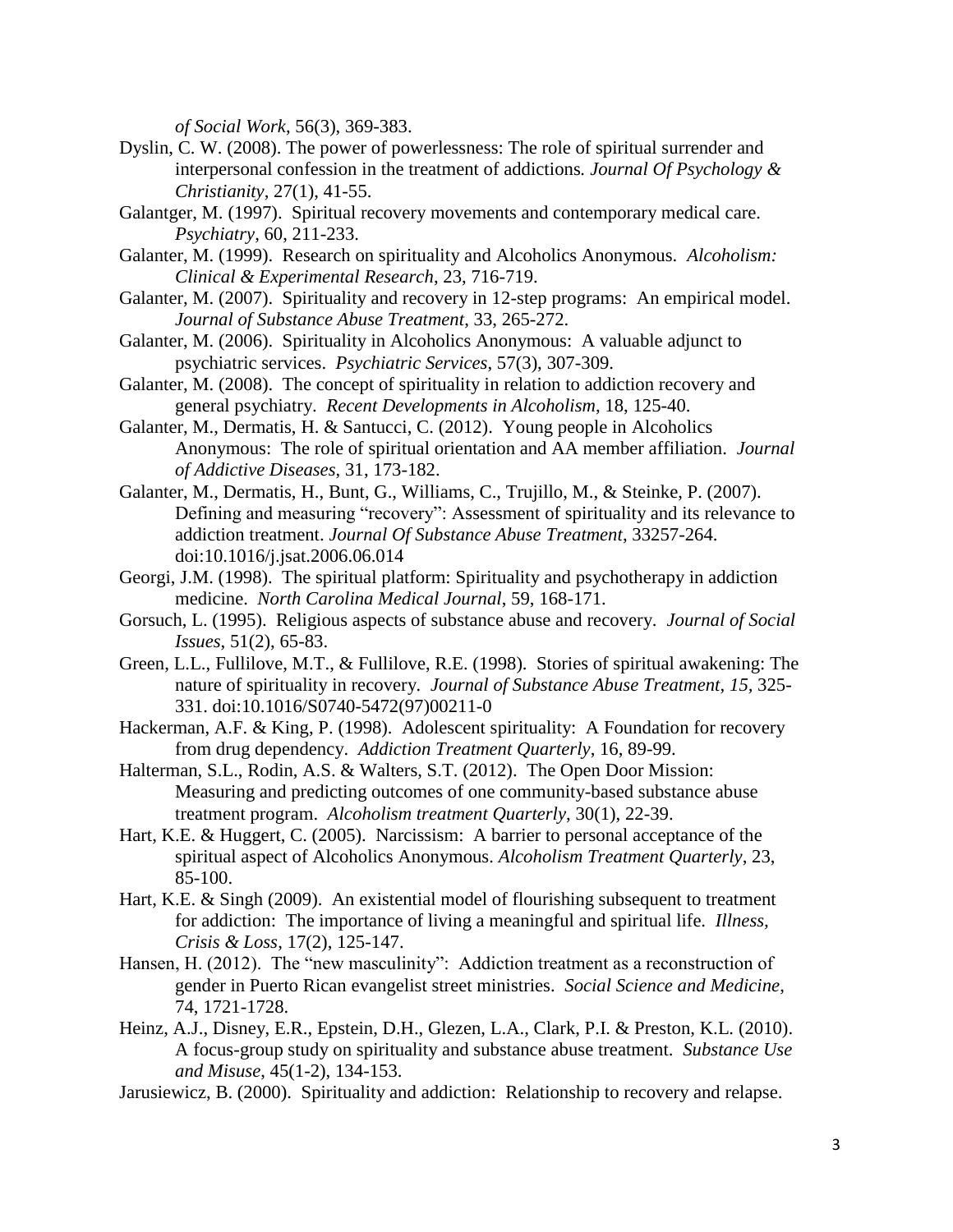*Alcoholism Treatment Quarterly*, 18(4), 99-109.

- Kaskutas, L.A., Turk, N., Bond, J. & Weisner, C. (2003). The role for religion, spirituality, and Alcoholics Anonymous in sustained sobriety. *Alcoholism Treatment Quarterly*, 2(1), 1-16.
- Katsogianni, I. V., & Kleftaras, G. (2015). Spirituality, meaning in life, and depressive symptomatology in drug addiction. *International Journal Of Religion & Spirituality In Society*, 6(2), 11-24.
- Kelly J.F. et al. (2011). Spirituality in recovery: a lagged mediational analysis of alcoholics anonymous' principal theoretical mechanism of behavior change. *Alcoholism: Clinical & Experimental Research*, 35(3), 454–63.
- Kerley, K. R., Deitzer, J. R., & Leban, L. (2014). Who is in control? How women in a halfway house use faith to recover from drug addiction. *Religions*, 5(3), 852. doi:10.3390/rel5030852
- Krentzman, A. R.; Cranford, J. A.; & Robinson, E. A. R. (2013): Multiple dimensions of spirituality in recovery: A lagged mediational analysis of Alcoholics Anonymous' principal theoretical mechanism of behavior change, *Substance Abuse*, 34:1, 20-32.
- Kurtz, E. & White, W. (2015). [Recovery spirituality.](http://www.mdpi.com/2077-1444/6/1/58) *Religions*, *6*(1), 58-81;
- Laudet, A. B., Morgen, K., & White, W. L. (2006). The role of social supports, spirituality, religiousness, life meaning and affiliation with 12-step fellowships in quality of life satisfaction among individuals in recovery from alcohol and drug problems. *Alcoholism Treatment Quarterly, 24*(1-2), 33-73.
- Lawrence, R.E., Rasinski, K.A., Yoon, J.D., Koenig, H.G., Meador, K.G & Curlin, M.D. (2012). Physicians' beliefs about faith-based treatments for alcoholism. *Psychiatric Services*, 63, 597-604.
- Li, E.C., Feiffer, C. & Strohm, M. (2000). A pilot study: Locus of control and spiritual beliefs in Alcoholics Anonymous and SMART Recovery members. *Addictive Behaviors*, 25(4), 633-640.
- Mathew, R.J., Georgi, J., Wilson, W. & Mathew, G. (1996). A retrospective study of the concept of spirituality as understood by recovering individuals. *Journal of Substance Abuse Treatment*, 13(1), 67-73.
- May, G.G. (1988). *Addiction and grace*. New York: HarperCollins.
- Mercadante, L. (2015). Sin and Addiction: Conceptual Enemies or Fellow Travelers?. *Religions*, 6(2), 614.
- Morjaria-Keval, A., & Keval, H. (2015). Reconstructing Sikh Spirituality in recovery from alcohol addiction. *Religions*, 6(1), 122. doi:10.3390/rel6010122
- Morjaria, A. & Orford, J. (2002). The role of religion and spirituality in recovery from drink problems: A qualitative study of Alcoholics Anonymous members in South Asian men. *Addiction Research & Theory*, 10(3), 225-256.
- Miller, W. R. (1990). Spirituality: The silent dimension in addiction research. The 1990 Leonard Ball oration. *Drug & Alcohol Review*, 9, 259-266.
- Miller, W. R. (1992). Spirituality, abstinence, and alternatives in addictions treatment: Taking exception to "no exceptions." *The Behavior Therapist*, 15, 214.
- Miller, W. R. (1997). Spiritual aspects of addictions treatment and research. *Mind/Body Medicine: A Journal of Clinical Behavioral Medicine*, 2, 37-43.
- Miller, W. R. (1998). Researching the spiritual dimensions of alcohol and other drug problems. *Addiction,* 93, 979-990.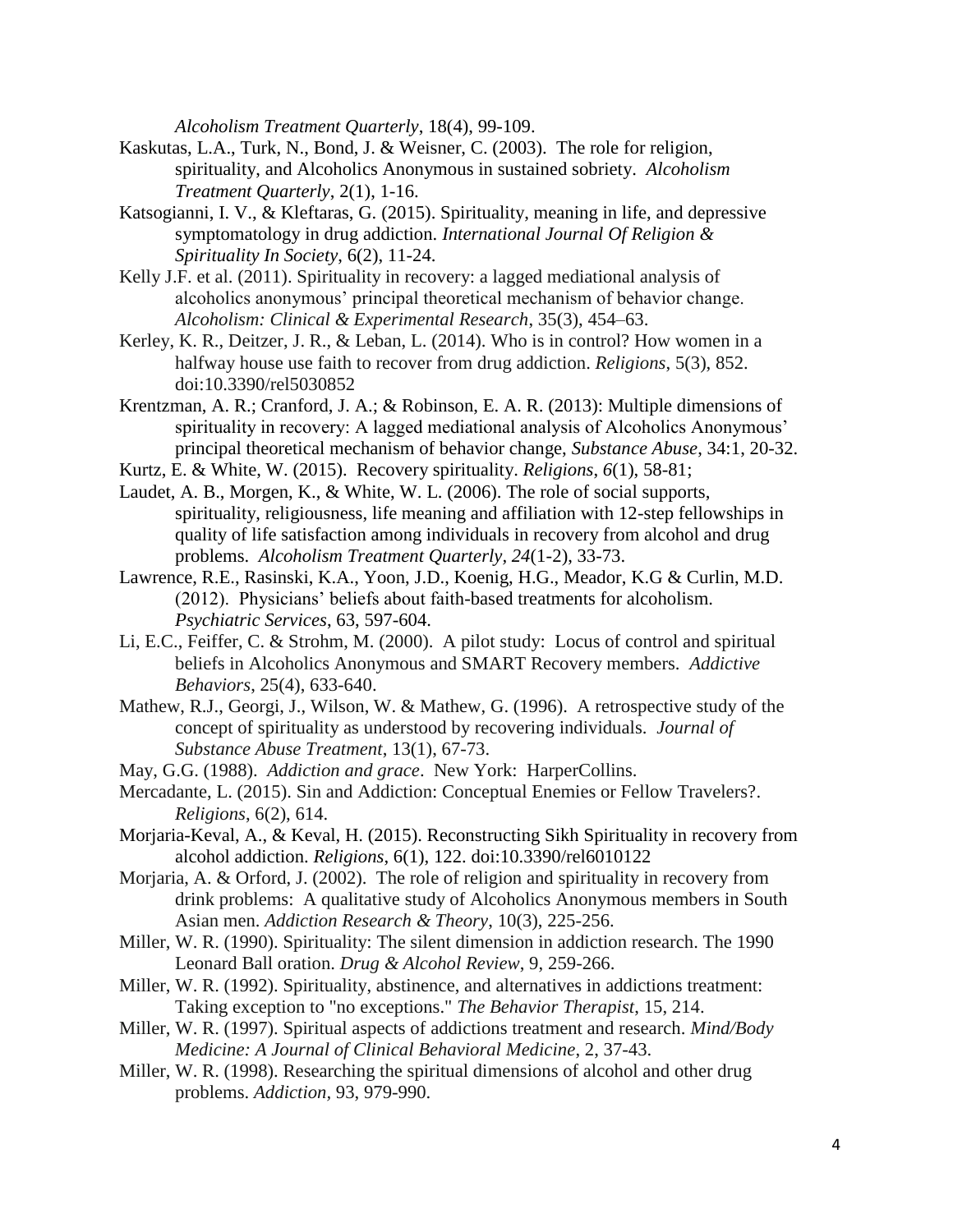- Miller, W. R. (2002). Spirituality and addiction: What research tells us. *Health and Spirituality Connection*, 6(1), 3, 6-7.
- Miller, W. R. (2002). Spirituality and the treatment of addictions. *New Directions in the Study of Alcohol*, 26, 31-39.
- Miller, W. R. (2003). Spirituality as an antidote for addiction. *Spirituality & Health*, October, 34-38
- Miller, W. R., Forcehimes, A., O'Leary, M., & Lanoue, M. (2008). Spiritual direction in addiction treatment: Two clinical trials. *Journal of Substance Abuse Treatment*, 35, 434-442.
- Miller, W. R. (2003). Spirituality, treatment and recovery. In M. Galanter (Ed.), *Recent Developments in Alcoholism* (Vol. 16, Research on Alcoholism Treatment, pp. 391-404). New York: Kluwer Academic / Plenum.
- Miller, W. R., & Bogenschutz, M. P. (2007). Spirituality and addiction. *Southern Medical Journal*, 100, 433-436.
- Neff, J.A., Shorkey, C.T. & Windsor, L.C. (2006). Contrasting faith-based and traditional substance abuse treatment programs. *Journal of Substance Abuse Treatment*, 30, 49-61.
- Pardini, D.A., Plante, T.G., Sherman, A. & Stump, J.E. (2000). Religious faith and spirituality in substance abuse recovery Determining the mental health benefits. *Journal of Substance Abuse Treatment*, 19, 347-354.
- Peteet, J.R. (1993). A closer look at the role of a spiritual approach in addictions treatment. *Journal of Substance Abuse Treatment*, 10, 263-267.
- Piedmont, R.L. 2004). Spiritual transcendence as a predictor of psychosocial outcome from an outpatient substance abuse program. *Psychology of Addictive Behaviors*, 18(3), 213-222.
- Poage, E.D., Ketzenberger, K.E. & Olson, J. (2004). Spirituality, contentment, and stress in recovering alcoholics. *Addictive Behaviors*, 29, 1857-1862.
- Robinson, E.A.R., Brower, K.J. & Kurtz, E. (2003). Life-changing experiences, spirituality and religiousness of persons entering treatment for alcohol problems. *Alcoholism Treatment Quarterly*, 21(4), 3-16.
- Robinson, E.A.R., Cranford, J.A., Webb, J.R. & Brower, K. (2007). Six-month changes in spirituality, religiosity, and heavy drinking in a treatment seeking sample. *Journal of Studies on Alcohol and Drugs*, 68, 282-290.
- Robinson, E.A.R., Krentzman, A.R., Webb, J.R. & Brower, K. (2011). Six-month changes in spirituality and religiousness in alcoholics predict drinking outcomes at none months. *Journal of Studies on Alcohol and Drugs*, 72, 660-668.
- Sandoz, J. (2014). [Finding God through the spirituality of the 12 Steps of Alcoholics](http://www.mdpi.com/2077-1444/5/4/948)  [Anonymous.](http://www.mdpi.com/2077-1444/5/4/948) *Religions, 5*(4), 948-960.
- Sellman, J.D., Baker, M.P., Adamason, S.J. & Geering L.G. (2007). Future of God in recovery from addiction, *Australian and New Zealand Journal of Psychiatry*, 41: 800. DOI: 10.1080/00048670701579074
- Shorkey, C. T., & Windsor, L. C. (2010). Inventory of Spirituality in Alcohol/Other Drug Research: Psychometric dimensions. *Alcoholism Treatment Quarterly*, 28(1), 17.
- Smith, D.E. (1994). AA recovery and spirituality: An addiction medicine perspective. *Journal of Substance Abuse Treatment*, 11, 111-112.
- Spalding, A.D. & Metz, G.J. (1997). Spirituality and quality of life in Alcoholics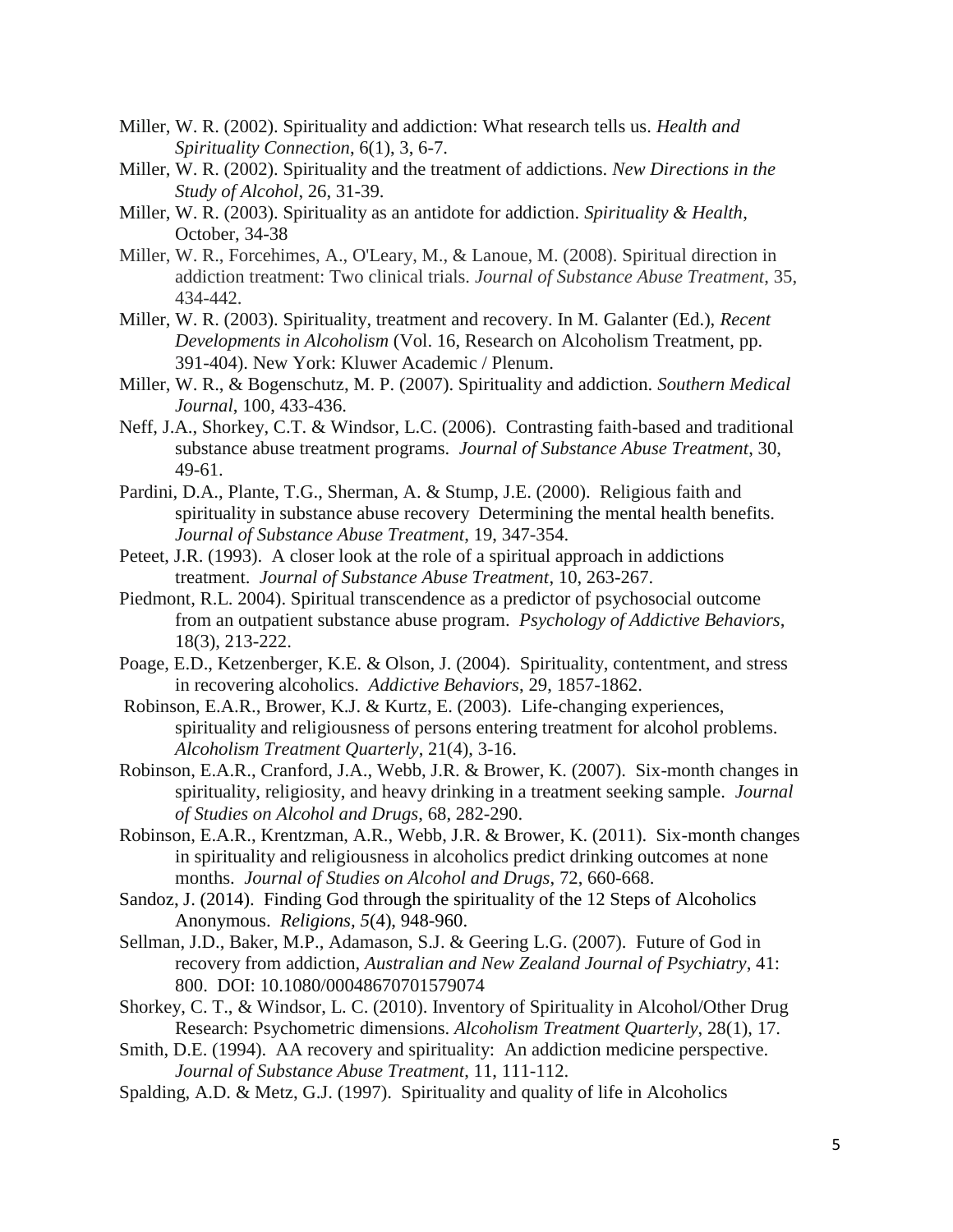Anonymous. *Alcoholism Treatment Quarterly*, 15(1), 1-14.

- Speer, R.P. & Reinert, D.F. (1998). Surrender and recovery. Alcoholism Treatment Quarterly, 16(4), 21-29.
- Stahler, G.J., Kirby, K.C. & Kerwin, M.E. (2007). A faith-based intervention for cocainedependent Black women. *Journal of Psychoactive Drugs*, 39(2), 183-190.
- Sterling, R.C., Weinstein, S., Hill, P., Gottheil, E, Gordon, S. & Shorie, K. (2006). Levels of spirituality and treatment outcome: A preliminary examination. *Journal of Studies on Alcohol*, 67, 600-606.
- Stoltzfus, K.M. (2006). An elephant in the sanctuary: Denial and resistance in addicted Christians and their churches. *Social Work & Christianity*, 33(3), 141-163,
- Strobbe, S., Cranford, J.A., Wojnar, M. & Brower, K.J. (2013). Spiritual awakening predicts improved drinking outcomes in a Polish treatment sample. *Journal of Addictions Nursing*, 24(4), 209-216.

Tennessee drug court considered a success. (2006). *Alcoholism & Drug Abuse Weekly*, 18(14), 7.

- Timmons, S. (2012). A Christian faith-based recovery theory: Understanding God as sponsor. *Journal of Religion & Health*, 51(4), 1152-1164. doi:10.1007/s10943- 010-9422-z
- Tonigan, J.S., Rynes, K.N. & McCrady, B.S. (20134). Spirituality as a change mechanism in 12-step programs: a replication, extension, and refinement. *Substance Use & Misuse,* 48(12):1161–73.
- Westermeyer, J. (2014). Alcoholics Anonymous and spiritual recovery: A cultural perspective. *Alcoholism Treatment Quarterly*, 32(2/3), 157. doi:10.1080/07347324.2014.907049
- White, W., & Laudet, A. (2006). Spirituality, science and addiction counseling. *Counselor, 7*(1), 56-59.
- White, W. L. (2004). Transformational change: A historical review. *Journal of Clinical Psychology, 60*(5), 461-470. doi:10.1002/jclp.20001
- Zemore, S.E., (2007), A role for spiritual change in the benefits of 12-Step involvement. *Alcoholism: Clinical & Experimental Research*, 31(10)m Supplemental, 76s-79s.

## **Celebrate Recovery: Chronology of Newspaper Articles**

- Wilson, C. (1985, May 22). Townsfolk celebrate recovery from quake: (NO STAR Edition*). Houston Chronicle*.
- Porter, C. (1999, Jan 04). A Christian road to recovery: Sally Ann church offers crisis line help: The Salvation Army's Richmond Community Church is the first of its kind in B.C. to fully implement a "Celebrate Recovery" program for Christians in trouble seeking help. Final Edition. *The Vancouver Sun* (Vancouver, B.C.).
- Lobdell, W. (1999, April 24). 12 Steps, Christian Style; Lake Forest Ministry Has Helped Thousands, in a Concept That's Spread. *Los Angeles Times*. Retrieved July 13, 2015 from<http://articles.latimes.com/1999/apr/24/local/me-30582> .
- Hunter, J. F. (2003, Mar 29). Recovered and refocused: Former minister rises from addiction with desire to share road to Celebrate Recovery. Final Edition. *News*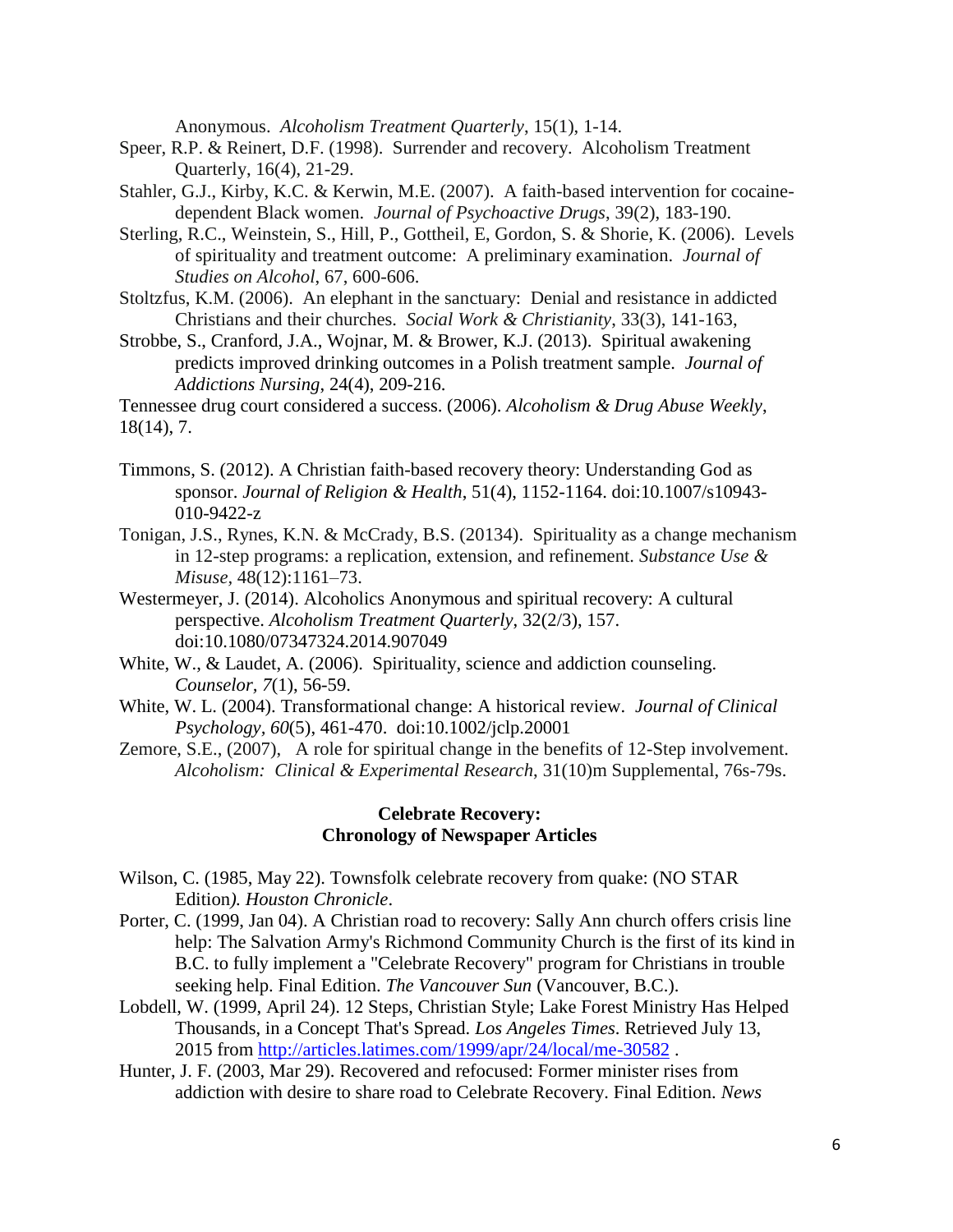*Sentinel* (Knoxville, TN).

- Windley, M. (2003, Sep 18). Celebrate Recovery picnic brings attention to attention to addiction month. Final Edition. *Virginian - Pilot* (Norfolk, VA).
- Triola, J. (2003, Oct 23). Celebrate Recovery offers hope. *Times - Picayune* (New Orleans,  $LA$ ).
- Perry, T. (2004, March 27). President Bush Lauds Celebrate Recovery in New Mexico. *Baptist New Mexican*.
- Ford-Mitchell, D. (2004, April 10). Biblical teachings basis for 12-step program. *Saginaw News* (MI).
- Leland, J. (2004, June 10). Offering ministry and early release to prisoners. *New York Times*, *The*. 153(52876), A1-A19.
- Dimmig, P. (2004, Nov 04). Celebrate Recovery program makes a move: Farmington Community Center Home of Ministry. Metro Edition. *Winston - Salem Journal* (Winston-Salem, N.C).
- von Eberstein, L. (2004, Nov 18). Celebrate Recovery is Christian centered. *Times - Picayune* (New Orleans, LA).
- Blackmun, M. (2004, November 25). Rewards of recovery: A Christian-based 12-step program that addresses "Hurts, Habits and Hang-ups" helps a Lake Oswego man and his wife work toward a stable life. *The Oregonian* (Portland, OR).
- Owen, K. (2004, December 6). Self-help program relies on Jesus Celebrate Recovery meets every Sunday. *Owensboro-Messenger Inquirer* (KY).
- Fenning, E. T. (2005, Mar 11). 12-step program aims to Celebrate Recovery O'Fallon Christian Church uses AA model to help people with hurts. Five Star Late Lift Edition. Special to the Post-Dispatch. *St. Louis Post - Dispatch* (St. Louis, MO).
- Miller, B. W. (2005, Apr 1). Celebrate Recovery: Inland Church offers support//Faith walk//bible-based program helps people heal from addiction. *The Press - Enterprise* (Riverside, CA).
- Ryan, C. (2005, April 16). Changing lives 'on purpose.' *Daily Citizen, The* (Searcy, AR).
- Celebrate Recovery offers its own Christ-centered 12-Step program: Provided by Faith Church in Dyer. Gary, LC Edition. (2005, May 21). *The Post - Tribune* (Gary, IN).
- Goddard, L. (2005, July 01). Celebrate Recovery New Addiction Therapy Program Builds on Successes. Boca Raton Edition. *South Florida Sun - Sentinel* (Fort Lauderdale, FL).
- Clerkin, J. (2005, Aug 25). Celebrate Recovery takes extra steps, draws on spirituality: It begins Sept. 7 at Mexico Outpost of Greater Victory Fellowship Church. Oswego Edition. *The Post - Standard* (Syracuse, NY).
- About Celebrate Recovery. (2005, Sep 29). *York Daily Record* (York, PA).
- Crider, B. (2005, Dec 17). Addicts invited to 'Celebrate Recovery' in Zillah. *Yakima Herald - Republic* (Yakima, WA).

Celebrate Recovery program offered. (2006, Jan 01). *Sunday News* (Lancaster, PA).

- Tackett, P. (2006, Apr 26). Celebrate Recovery. Final Home Edition. *Tulsa World* (Tulsa, OK).
- Rodden, M. (2006, June 17). Heal the hurt: Celebrate Recovery helps participants overcome life's problems. *The Daily Sentinel* (Nacogdoches, TX).
- Francis, D. J. (2006, Sep 16). Redemption & recovery: Faith-based programs for fighting addictions get together to celebrate recovery. Metro Edition. *Star Tribune*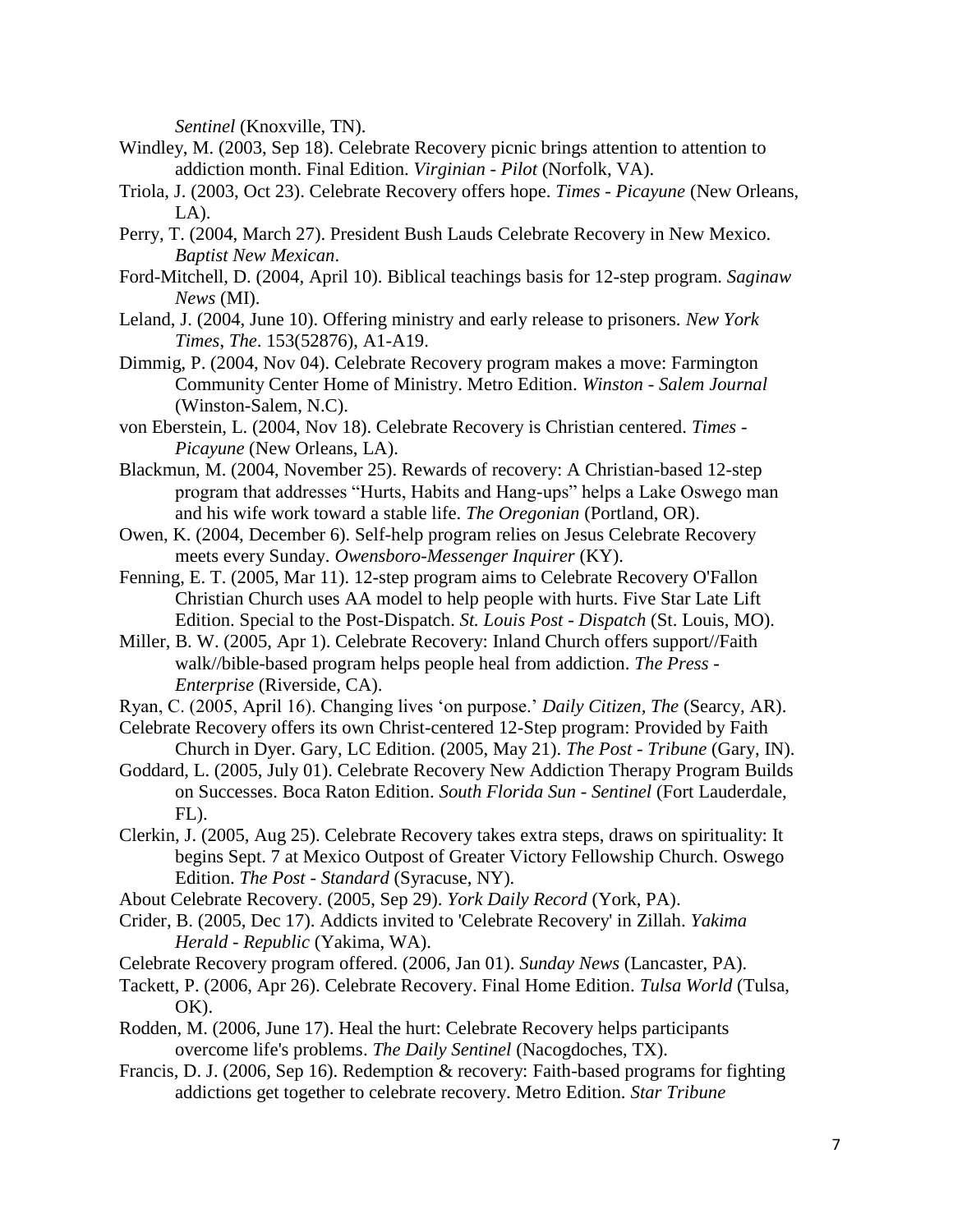(Minneapolis, MN).

- Daday, E. (2006, Sep 27). Church invites all to 'Celebrate Recovery' on Saturday. C6, C9 Edition. *Daily Herald* (Arlington Heights, IL).
- Dunn, P. (2006, Nov 18). Celebrate Recovery: Ministry aims to help people struggling with dangerous or unhealthy habits. *Albuquerque Journal* (Albuquerque, NM).
- Phillips, P. (2006, Nov 21). Recovering through Christ: Celebrate Recovery helps people with their addictions and bad behavior. All Edition. *News Gazette* (Champaign,  $IL$ ).
- Read, M. (2007, April 14). Assembly of God Church offers recovery program. *Pueblo Chieftain*, *The* (Pueblo, Colorado).
- Haskell, M. (2007, May 03). Celebrate Recovery reaches out to addicts. *McClatchy - Tribune Business News* (Washington, DC).
- McLaughlin, R. (2007, May 03). Celebrate Recovery reaches out to addicts. All Edition. *Bangor Daily News* (Bangor, ME).
- Carbery, K. (2007, June 20). High Ridge: Recovery program is reason to celebrate at local church. *Meramec Journal* (Byrnes Mill, MO).
- Nowicki, S. (2007, July 21). Sharing the weight men who've been there now help others 'Celebrate Recovery' from Addictions: Faith & values. ALL Edition. *The Modesto Bee* (Modesto, CA).
- Nowicki, S. (2007, July 21). Sharing the Weight: Men who've been there now help others 'Celebrate Recovery' from addictions. *McClatchy - Tribune Business News* (Washington, DC).
- More on Celebrate Recovery: Faith & values offerings. ALL Edition. (2007, Aug 04). *The Modesto Bee* (Modesto, CA).
- Anonymous. (2007, Sep 18). Celebrate Recovery coming Saturday. *Star - News* (Wilmington, NC).
- Celebrate Recovery: A celebration of life. (2007, October 17). *Priest River Times* (ID).
- Evans, G. (2007, Oct 20). Filling holes in souls: Celebrate Recovery is movement through faith to help break addictions. *Longview News - Journal* (Longview, TX).
- Anonymous. (2008, Jan 16). Patten church backs Celebrate Recovery. *Bangor Daily News* (Bangor, ME).
- Gamble, S. (2009, February 5). Program is for any 'hurt, habit or hang-up.' *Expositor, The* (Brantford, Ontario, Canada).
- Anonymous. (2008, Feb 11). 'Celebrate Recovery' meeting set in Patten. *Bangor Daily News* (Bangor, ME).
- Sherman, B. (2008, Apr 05). Steps to freedom: Celebrate Recovery expands into prisons. *McClatchy - Tribune Business News* (Washington, DC).
- Rogers, R. (2008, June 12). Celebrate Recovery starts Friday. *The Ledger* (Lakeland, FL).
- Pittari, J. (2008, September 6). County jail inmates have ministry available to them. *Picayune Item* (MS).
- Andres, H. J. (2008, Sep 13). Church focus turns to addictions service: Pathway Christian hosts Celebrate Recovery program. *Daily News* (Los Angeles, CA).
- Santa Rita, M. (2008, September 18). 'I'm on the road to recovery': Local ministry gives prisoners a roadmap for finding a purpose in life. *Columbia Flier* (MD).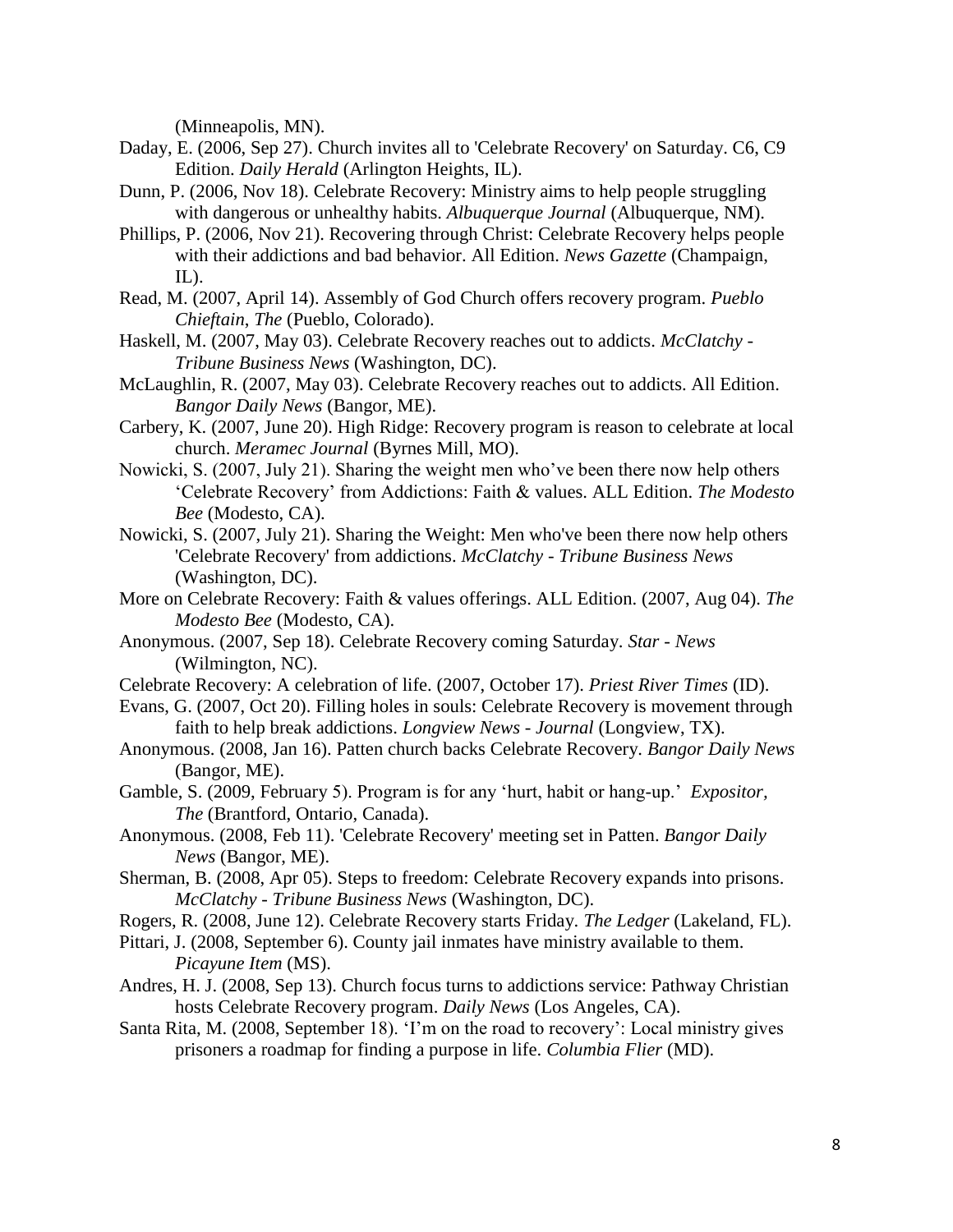- Sherman, B. (2009, Apr 25). Alcoholic turns to faith for help: Celebrate Recovery founder now helps others. *McClatchy - Tribune Business News* (Washington, DC).
- Orozco, R. (2009, May 22). Celebrate Recovery offers hope to ailing. *McClatchy - Tribune Business News* (Washington, DC).
- Orozco, R. (2009, May 23). Back from the brink: Celebrate Recovery offers hope to those with 'hurts, habits, and hang-ups.': INFOBOX. *The Fresno Bee* (Fresno, CA).
- Stone, S. R. (2009, June 01). Celebrate Recovery is 12-step program centered on Christ. *McClatchy - Tribune Business News* (Washington, DC).
- Lund, B. (2009, Aug 08). Celebrate Recovery: 12-step program offers support and hope. *Lufkin Daily News* (Lufkin, TX).
- Anonymous. (2009, Sep 06). Bikers ride for Celebrate Recovery. *Chattanooga Times Free Press* (Chattanooga, TN).
- Kramer, P. (2009, September 9). Celebrate Recovery! With festivities. *News of Orange County*, *The* (NC).
- Shumaker, A. (2009, Sep 15). CHEROKEE-Celebrate Recovery has grown. *Gadsden Times* (Gadsden, AL).
- Gebb, A. (2009, Sep 26). Ex-addicts celebrate recovery. *McClatchy - Tribune Business News* (Washington, DC).
- Kimzey, K. (2009, Sep 26). Celebrate Recovery to debut at First Baptist. *Spartanburg Herald - Journal* (Spartanburg, SC).
- McGee, A. (2010, Apr 03). Celebrate Recovery: Crossing denominational lines. *Lima News* (Lima, OH).
- McGee, A. (2010, Apr 04). Celebrate Recovery: Crossing denominational lines. *McClatchy - Tribune Business News* (Washington, DC).
- Sherman, B. (2010, Aug 28) Celebrate Recovery program to be adopted by Catholic church in Tulsa. *McClatchy - Tribune Business News* (Washington, DC).
- Anonymous. (2010, Aug 30). Celebrate Recovery at Freedom House Sept. time to recognize, support those overcoming substance abuse. *Herald Sun with Chapel Hill Herald* (Durham, NC).
- Schilling, S. (2010, Sep 07). Sobering message Faith-based program called Celebrate Recovery helping Tri-Citians battle addictions. *Tri - City Herald* (Pasco, WA).
- Bower, B. (2010, Sep 10). Celebrate Recovery meetings begin at Ripley Church of Christ. *Daily Record* (Wooster, OH).
- Anonymous. (2010, Sep 15). Celebrate Recovery Jamboree slated for Saturday. *Star - News* (Wilmington, NC).
- Wuth, T. (2010, September 16). Celebrate Recovery marks 2<sup>nd</sup> anniversary. *Porterville Recorder, The* (CA).
- Steelman, B. (2010, Sep 16). BRIEF: Celebrate Recovery Jamboree slated for Saturday. *McClatchy - Tribune Business News* (Washington, DC).
- Orozco, R. (2010, Oct 09). Sanctuary Community Church is the first in its area to offer Celebrate Recovery. *The Fresno Bee* (Fresno, CA).
- Wildsmith, S. (2011, July 3). New Celebrate Recovery offers alternative for those fighting addiction. (2011, July 4). *Daily Times, The* (Maryville, TN).
- Churchill, T. (2011, July 16). Celebrate Recovery program leans on Jesus to help overcome addictions. *McClatchy - Tribune Business News* (Washington, DC).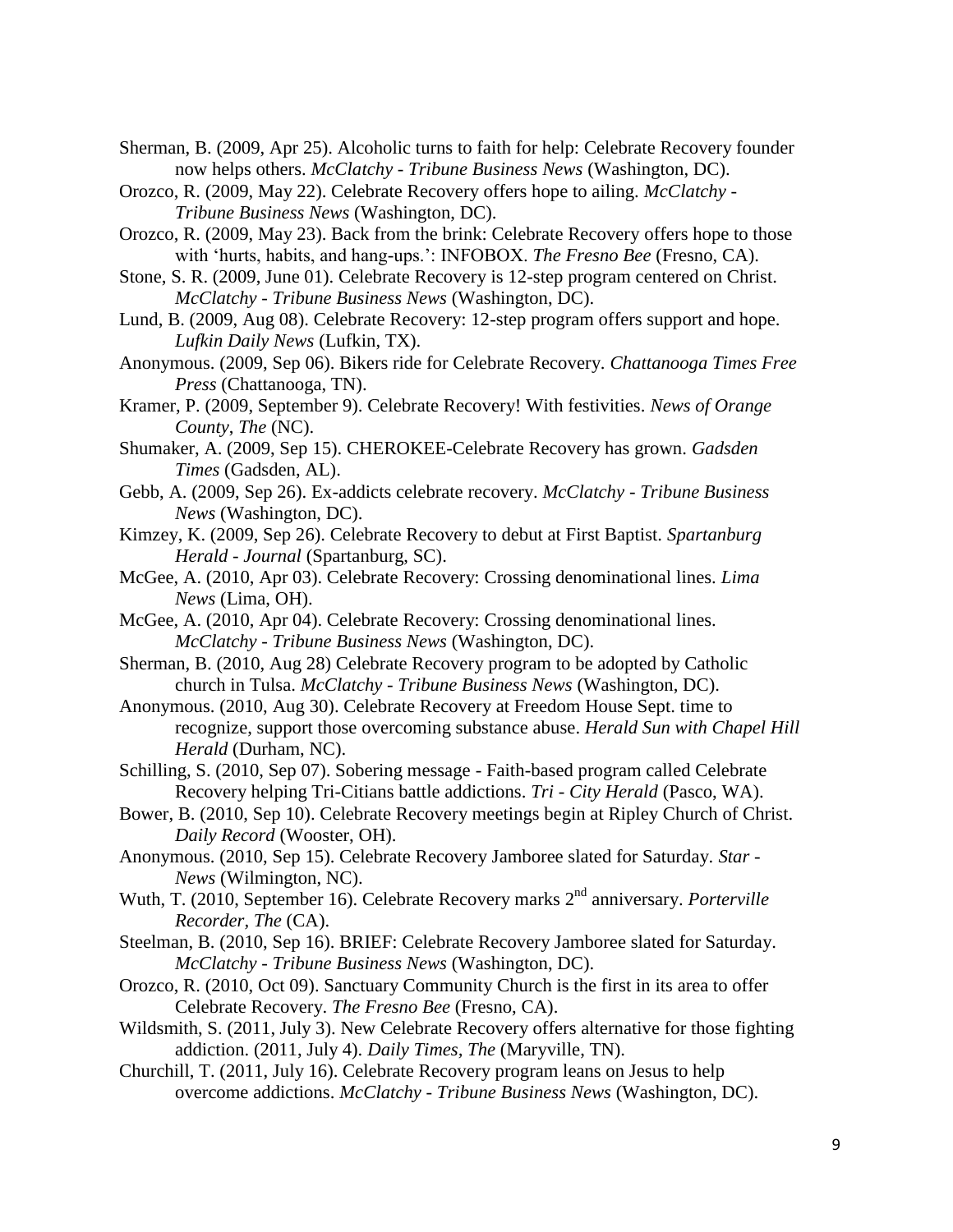- Millsap, J. (2011, March 13). Recovery program goes beyond alcohol, drugs, recovery program targets more than alcohol, drugs, recovery program goes beyond alcohol, drugs. *Herald-News, The* (Joliet, IL).
- Winslow, T. (2011, Aug 21). Celebrate Recovery celebrates its 20th anniversary. *McClatchy - Tribune Business News* (Washington, DC).
- Winslow, T. (2011, Aug 21). Twelve steps to success: Celebrate Recovery celebrates its 20th anniversary. *Capital* (Annapolis, MD).
- Emerson, S. (2011, Aug 25). Upland's Celebrate Recovery helps addicts. *Inland Valley Daily Bulletin* (Ontario, CA).
- Gillhoolley, A. (2011, Aug 29). Volunteers needed to 'Celebrate Recovery'. *The Daily News (Lebanon, PA).*
- Dillon, P. (2011, Sep 03). Handling hurts, hang-ups and habits: Fairhaven Church is one of 20,000 churches to initiate the Celebrate Recovery program. *Dayton Daily News* (Dayton, OH). Sn
- Snapp, B. (2011, Oct 09). Celebrate Recovery helps free people from their 'hurts, habits and hang-ups'. *McClatchy – Tribune Business News* (Washington, DC).
- Burnett, B. (2011, October 22). Path to recovery Churches employing self-help methods for more than just beating addiction. *Commercial Appeal, The* (Memphis, TN).
- Sherman, B. (2011, Oct 28). Tulsa filmmaker focuses on Celebrate Recovery with 'Home Run'. *McClatchy - Tribune Business News* (Washington, DC).
- Church calendar: Celebrate Recovery Fridays at First Baptist Church of Spartanburg. (2011, Nov 26). *Spartanburg Herald - Journal* (Spartanburg, SC).
- Jokinen, B. L. (2011, Dec 27). Movies, Celebrate Recovery coming to Our Daily Bread Soup Kitchen. *Lima News* (Lima, OH).
- Jokinen, B. (2011, Dec 27). Movies, Celebrate Recovery coming to Our Daily Bread Soup Kitchen. *McClatchy - Tribune Business News* (Washington, DC).
- St. Michael's Episcopal Church to celebrate Recovery Sunday. (2012, Feb 18). *The Brattleboro Reformer* (Brattleboro, VT).
- Fellow pupils celebrate recovery of teenager. (2012, Apr 05). *The Bath Chronicle* (Bath,  $UK$ ).
- Hilton, J. (2012, May 16). Celebrate Recovery program helps York County Prison inmates find Jesus behind bars. *York Daily Record* (York, PA).
- Celebrate Recovery now state certified. (2012, May 25). *The Daily News* (Lebanon, PA).
- Williams, P. (2012, June 07). 'Celebrate Recovery' celebrates one year. *McClatchy - Tribune Business News* (Washington, DC).
- Brown, S. (2012, Sep 28). Williamstown First Baptist Church launching "Celebrate Recovery" program. *North Adams Transcript* (North Adams, MA).
- Vaughan, D. B. (2012, Nov 22). Celebrate Recovery kicks off at Victorious Praise. *Herald Sun with Chapel Hill Herald* (Durham, NC).
- Celebrate Recovery at West Manchester church. (2013, Jan 14). *The York Dispatch* (York, PA).
- Celebrate Recovery group seeks to overcome addictions. (2013, Apr 03). *The Charleston Gazette* (Charleston, WV).
- Hollenbeck, G. (2013, May 15). Celebrate Recovery focuses on addiction: Two churches step up to offer the program to anyone who needs it. *Tampa Bay Times* (Tampa Bay, FL).